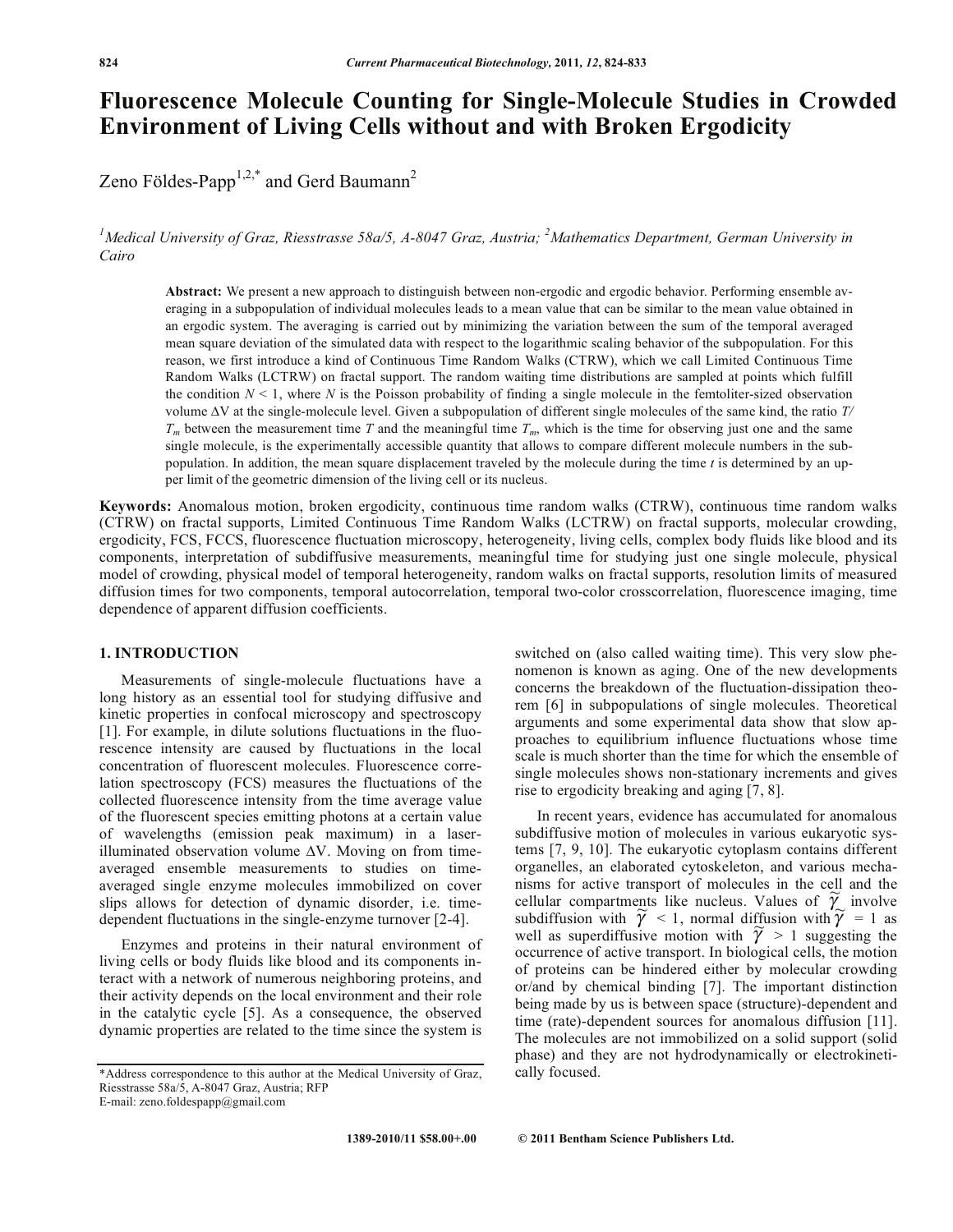In this original paper, we specifically address the question of discriminating between spatial and temporal randomness that both lead to anomalous, subdiffusive motion of single molecules in living cells and their compartments like the nucleus or in body fluids like blood and its components. We quantitatively describe the network of molecular interactions of single molecules by the product  $\tilde{\gamma} = \alpha \cdot \gamma$ .  $\alpha$  accounts for the molecular crowding and  $\gamma$  for the temporal heterogeneity. The paramete  $\gamma$  controls the dynamics of the interaction network. In our computational model,  $\gamma$  depends on the waiting time distribution of the single biomacromolecule to be trapped in interactions with its neighboring ligands or reaction partner(s). Unbroken and broken ergodicity enter the problem by taking averages in the population of single molecules. A physical process is ergodic if the ensemble average over many single molecule trajectories coincides the time average, i.e. a moving average over a single molecule trajectory of time length *T*. Broken ergodicity means that both averages are different. In our case, using anomalous diffusion without broken ergodicity and anomalous diffusion with broken ergodicity would have the advantage of simulating experimentally accessible parameters like *on-off* events, diffusion times and apparent diffusion coefficients, respectively, and temporal resolution limits of different single molecular species according to their mass differences [11]. As proven here for the first time, performing ensemble averaging in a sparse subpopulation of such individual molecules during measurement leads to a mean value that can be similar to the mean value obtained in an ergodic system. Thus, broken ergodicity and unbroken ergodicity are not anymore distinguishable. In living cells or body fluids like blood and its components, ensemble and temporal averaging are carried out without knowing whether the underlying molecular system behaves in ergodic or non-ergodic ways. Yet the theory predicts that each measurement can be related to an ergodic or a non-ergodic behavior unless one is able to show the single-molecule fingerprint of non-ergodicity.

#### **2. THEORY**

 The essential ingredient of modeling the molecular crowding is the random walk of a molecule on fractal support that is taken as power law with a certain crowding exponent  $\alpha$  [11]. Our choice was motivated by the presence of diffusive obstacles of many different sizes. These fractal supports have holes on every length scale due to their construction procedure. Therefore, the diffusive motion of the molecule on such structures is slowed down at time *t*. The resulting diffusive law becomes subdiffusive [12]

$$
\langle \vec{r}^2(t) \rangle = \Gamma_\alpha \cdot t^\alpha \propto t^\alpha.
$$
 (1)

The mean square displacement (*MSD*) of the molecules *r*  $\vec{r}^2(t)$  in *n*-dimensional space is anomalous and scales with the crowding exponent  $\alpha$  ( $0 < \alpha < 1$ ) [11].

 If there is anomalous diffusive motion of molecules in a living cell due to a trap mechanism, then there must be some biological event that turns on the interaction with the traps. There are many possibilities for such an event [13]. Changes in localization like entry of a DNA-binding regulatory protein into the nucleus or assembly of a functional enzymatic complex or conformational changes in the diffusing species or binding of a ligand to a receptor or (de)phosphorylation can occur. We have first proposed an analysis concept in which diffusive motion is inherently linked to cellular metabolism [11]. Our analysis concept differs from refs. [2-5, 7- 10, 12, 13] by its advantage to directly count the number of molecules in the femtoliter-sized observation/detection volume  $\Delta V$  in the dilute solution or living cell. Hence, we refer to it as fluorescence molecule counting for single-molecule studies in the crowded environment and living cells. The determination of the molecule number per  $\Delta V$  is used to follow cell biological processes in time. One way that the single molecule can be probed in fluorescence molecule counting is by gathering the time dependent response as a time series measurement, e.g. a time-lapse measurement. In order to take account of temporal randomness of molecular interaction, i.e. temporal heterogeneity, during subdiffusive motion of a single molecule, we perform the random walk on the fractal support as a continuous time random walk (CTRW) [11]. The *MSD* traveled by the molecule during the time *t* is given by the law

$$
\langle \vec{r}^2(t) \rangle \propto t^{\alpha \gamma} = t^{\widetilde{\gamma}} . \tag{2}
$$

 The important feature of this law (Eqn. 2) is that the spatial and temporal coordinates are decoupled.  $\alpha$  stands for the molecular crowding and  $\gamma$  for the temporal randomness of a trapping mechanism. We quantitatively take both cellular restraints into account by the product  $\alpha \cdot \gamma = \tilde{\gamma}$ .

 The molecule has to wait for a time *t* on each site of the fractal support before performing the next step. The waiting time is a random variable independently chosen at each new step according to a continuous distribution  $\psi(t)$ . In our case [11], the inverse gamma distribution was used to generate the waiting time steps  $\psi(t) = e^{-i/(t)} t^{-(1+\gamma)} / \Gamma(\gamma) \propto t^{-(1+\gamma)} / \Gamma(\gamma)$ , where  $\Gamma(\gamma)$  here is the gamma function. It is a well-known result that since the first moment is infinite the central limit theorem does not apply. The inverse gamma distribution was used because of the occurrence of heavy-tailed CTRW. Hence, it is very clear that the ergodicity is broken on all time scales *t* and we exactly simulated and predicted the behavior of a selfsame molecule in a crowded environment with temporal randomness [11, 14].

 Since the experimental conditions to measure a selfsame molecule over an extended period of time, at which biology is taken place, in living cells and body fluids like blood and its components or even in dilute solutions are very restrictive [14-17], temporal disorder can be mimicked through waiting time distributions  $\psi(t)$  displaying long-time tails

$$
\psi(t) \propto t^{-(1+\gamma)} \text{ with } 0 < \alpha, \widetilde{\gamma} < 1. \tag{3}
$$

We need to perform the time average over a subpopulation of different single molecules of the same kind

$$
\left\langle \left\langle \vec{r}^2(t)\right\rangle_{T}\right\rangle_{sub-ens}=\left\langle \left\langle \vec{r}^2(t)\right\rangle_{sub-ens}\right\rangle_{T}=\left\langle \left\langle n^{\widetilde{\gamma}}(t)\right\rangle_{sub-ens}\right\rangle_{T}.\ (4)
$$

*n* here represents the diffusive steps of the single molecule. The two averaging procedures in Eqn. (4) are interchangeable. Our experimental single-molecule regime given by Eqn. (4) [11] and in our papers [14-17] differs from averag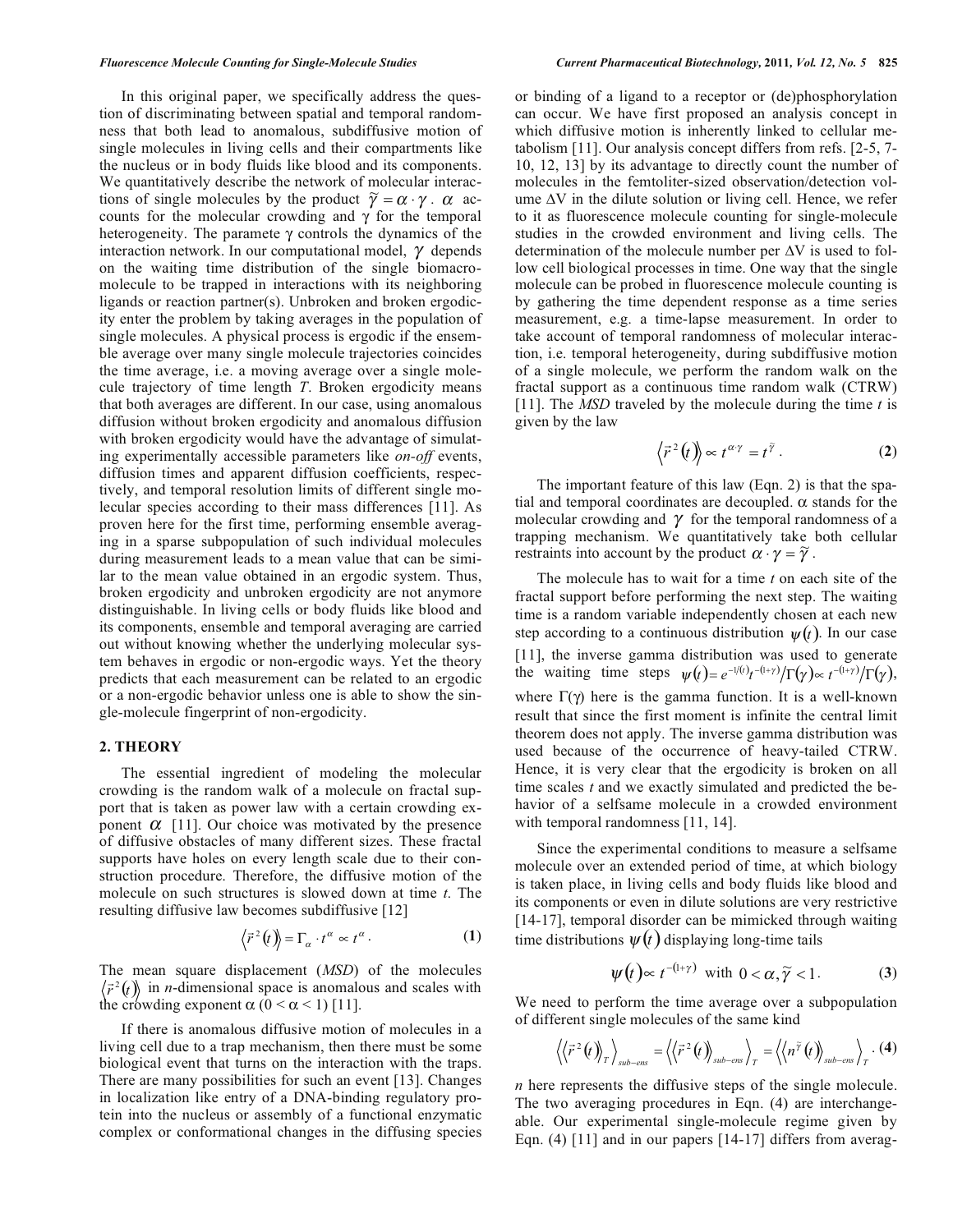ing over the whole molecule ensemble suggested by Meroz, Sokolov, Klafter (2010) [7]. We perform averages in sparse subpopulations of single molecules, i.e. in sub-ensembles of single-molecules that are abbreviated by the subscript subens and the shorter sub for sub-population, respectively.

 In this article, we shall examine the time and spatial dependence of the heterogeneous exponents

$$
\alpha \cdot \gamma = \widetilde{\gamma} \text{ with } 0 < \alpha, \widetilde{\gamma} < 1 \,. \tag{5}
$$

We present an approach on how to decide from a subset of single-molecule measurements how heterogeneous the studied system is in time. The single molecules are not immobilized on a solid support and they are not hydrodynamically or electrokinetically focused. We theoretically describe the network of molecular interactions in living cells or body fluids like blood and its components by the product  $\widetilde{\gamma}$ . Thus, the important distinction is first made between space (structure)-dependent and time (rate)-dependent sources for anomalous diffusive motion.

# **3. METHODS AND SIMULATION**

 Various experimental methods have been applied to large-scale studies of proteins and protein networks, including mass spectrometry, protein chips, and two-hybrid screening [18-24]. Proteome studies using autofluorescent fusion proteins have also been performed [25]. These methods yield only qualitative data. The suitability of fluorescence correlation spectroscopy for high-throughput data acquisition was shown [26]. There is a need for new techniques in order to quantify cellular protein networks. The first steps towards this goal include computational approaches and can experimentally be performed by focusing on selected pathways. However, quantitative studies of protein-protein interaction networks are still in their infancy. Quantitative data from these *in vitro* interaction studies do not fulfill the requirements for standardization of the measurement conditions and they are of non-physiological nature due to the cell-free approaches. Therefore, we theoretically predict the collective influence of a molecular interaction network on the behavior of single biomacromolecules in living cells or body fluids like blood and its components or in dilute solution. The influence of the molecular interaction network is quantitatively expressed by the heterogeneity parameter  $\gamma$  in Eqn. (5).

 In Baumann and Földes-Papp 2010 [11], we have first established the most generally applicable method for data analysis of diffusive measurements in living cells or body fluids like blood and its components under crowded and heterogeneous conditions for two (dim = 2) or three (dim = 3) dimensions

$$
D_{app}(t) = \frac{\Gamma_{\tilde{\gamma}_t}}{2 \cdot \dim} \cdot t^{\tilde{\gamma}-1}
$$
 (6)

such that the *MSD* can then be written as

$$
\vec{r}^2(t) = 2 \cdot \dim D_{app}(t) \cdot t \,. \tag{7}
$$

Here,  $\Gamma_{\tilde{\gamma}_{\ell}}$  is a pre-factor with dimensions of lengthsquared per fractional time *t*. For the first time, specific examples of Eqs. (6) and (7) were theoretically analyzed in ref. [11]. Again, Eqs. (6) and (7) governing crowded *and* temporally heterogeneous motion of molecules at the manymolecule and single-molecule levels give a complete picture concerning this subject. The existence of different exponents in Eqs. (6) and (7) is an important property of the prodand Eqs. (b) and (b) is an important property of the product  $\widetilde{\gamma}$  of randomness in cellular systems and justifies the following concept: We first noted in ref. [11] that there is a normalized auto- (and two-color cross)correlation  $G(\tau)$  associated with Eqs. (6) and (7)

$$
G(\tau) = \frac{1}{N} \cdot \left( 1 + \left( \frac{\tau}{\tau_D} \right)^{\tilde{\gamma}} \right)^{-1} \cdot \left( 1 + \left( \frac{1}{S^2} \right) \left( \frac{\tau}{\tau_D} \right)^{\tilde{\gamma}} \right)^{-(\dim - 2)/2} + 1 , \qquad (8)
$$

where  $\tau$  is the correlation time with  $\lim_{\tau \to 0} = \frac{1}{N} + 1$ , *N* is the

molecule number per femtoliter-sized observation volume  $\Delta V$  at the many-molecule level or the Poisson probability of finding a single molecule in  $\Delta V$  at the single-molecule level with  $N < 1$  [14-17],  $\tau_D$  is the diffusion time that is a specified correlation time  $\tau$ , and  $s$  here is a so-called structural factor that is defined, for instance, as  $s = z_0/\omega_{x-y}$  with the

half-length  $z_0$  and the radial waist  $\omega_{x-y}$  of  $\Delta V$ , dim = 3 for 3D measurements and dim = 2 for 2D measurements in membranes. Time traces that are recorded for the subpopulation of single molecules without interacting partner, e.g. without ligand, in the crowded environment of living cells and their cellular compartments, respectively, or body fluids like blood and its components yield  $\tilde{\gamma} = \alpha$ . The molecular crowding parameter  $\alpha$  (0 <  $\alpha$  < 1) can be measured in the absence of ligand(s) by means of Eq.  $(8)$  in fluorescence correlation spectroscopy. Knowing the molecular crowding parameter  $\alpha$  for the cell type and cellular compartment type in the absence of ligand(s), the parameter of temporal heterogeneity  $\gamma$  can be extracted from the measurements in the presence of interacting partner(s), e.g. ligand or neighboring protein(s), for the same  $\alpha$  with  $0 < \alpha, \widetilde{\gamma} < 1$ .  $\gamma$  (Eqn. (5)) is not a simple fitting parameter. More specifically, one can inquire if spatial and temporal randomness in the singlemolecule trajectories can supply additional information useful in discriminating between crowding and heterogeneous dynamic behavior of interactions with neighboring proteins or ligands in living cells or in body fluids like blood and its components.

 If the molecular crowding is separated from temporal interaction rather than taking the usually non-separated form as a single dynamic exponent, then this view provides a straightforward explanation for the apparently different behavior of different classes of biomacromolecules like DNA, RNA, proteins in live cells *and* dextran molecules in solution ranging from 10 KDa to 2 MDa. So far, measurements in the literature only consider a single "dynamic" exponent, e.g. refs. [27-29, 9]. To our knowledge, experiments in living cells have never measured a value  $0 \le \alpha \le 1$  solely due to molecular crowding; molecular interaction were always involved to get  $0 < \alpha < 1$ .

According to ref. [12], we obtain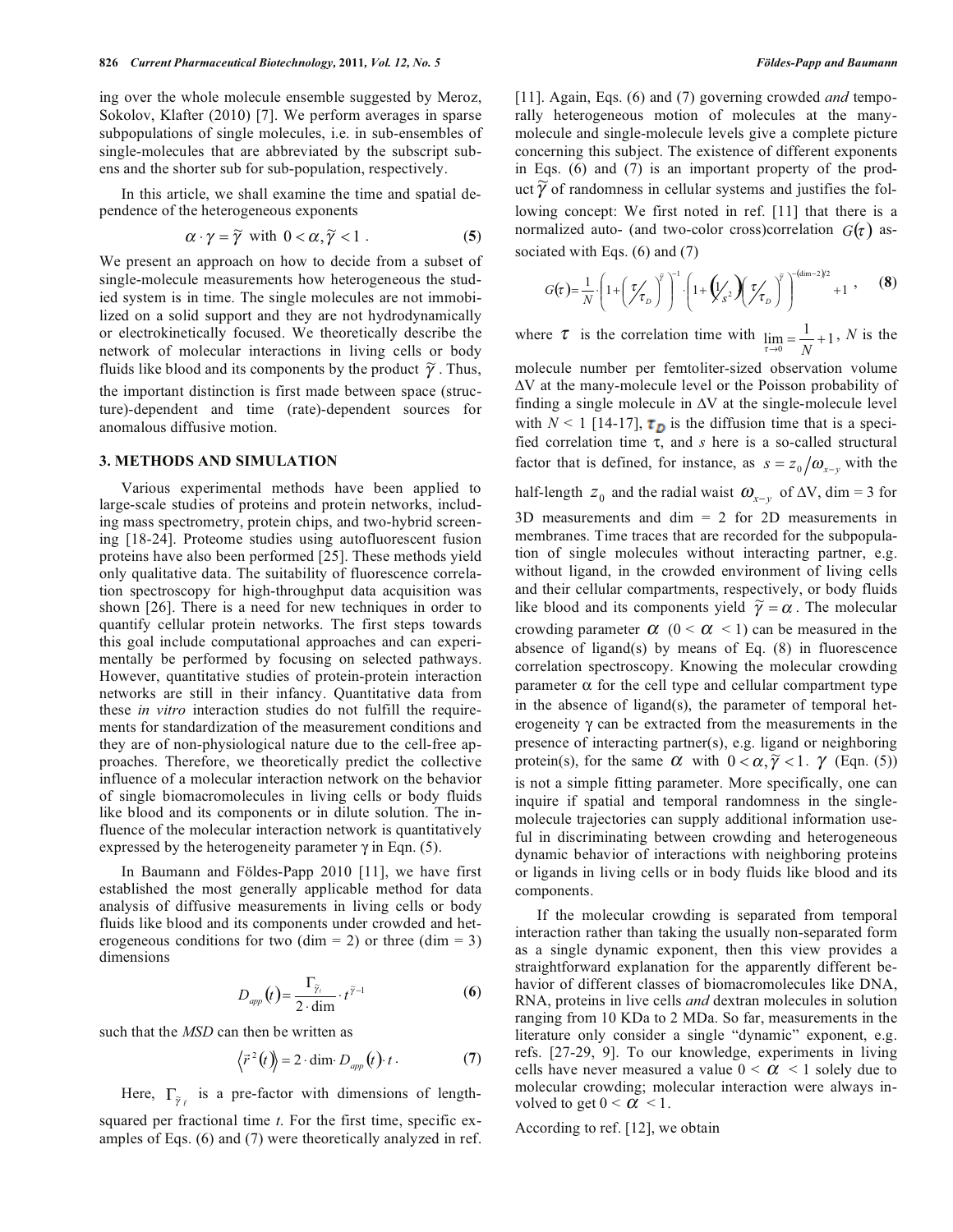$$
\tau_{D}(t) = \left(\frac{\omega_{x-y}^{2}}{(4 \cdot m \cdot \Gamma_{\bar{\gamma}_{\ell}})(2 \cdot \dim)}\right)^{\frac{1}{\bar{\gamma}}} = \left(\frac{\omega_{x-y}^{2}}{4 \cdot m \cdot D_{app}(t)}\right) = \left(\frac{\widetilde{\gamma} \cdot \omega_{x-y}^{2}}{4 \cdot m \cdot D_{\text{last}}(t)}\right)
$$
(9)

 *Dapp* is the measured or apparent diffusion coefficient, e.g. in fluorescence correlation spectroscopy. *m* specifies one-  $(m = 1)$  or two-photon  $(m = 2)$  excitation. With this clarification, it would become more feasible to unambiguously report mobility data in terms of either a timedependent diffusion time  $\tau_{D}$  or as time-dependent diffusion coefficient [30-33]. We do not discuss this subject here and refer to ref. [11].

 We have applied random walks on fractal supports without continuous waiting time distributions (so-called random walks on fractal structures, RWF) and with continuous waiting time distributions (so-called continuous time random walks, CTRW) [34, 35]. Here, we give a brief summary how the simulations were carried out. For a more detailed discussion, we refer to our papers [11] and [17]. We generate a random Brownian walk by randomly selecting steps in the three coordinate directions. The three coordinate directions are generated by a permutation of the vector  $\mathbf{v}=(0,0,1)$  so that a set of orthogonal vectors *S* is generated. Mathematically this means we use the basic set of orthogonal unit vectors in a Cartesian coordinate system as the basis of our calculations. This set of permutated vectors is extended in all directions positive and negative by the following unification of basis sets. Introducing the random function  $\mathcal{R}_{k}$ , which selects the direction with equal probability randomly from our basis set  $S^*$ , we create the Brownian track  $B_n(\vec{r}_0, \vec{r})$  by a sum basis set  $S^*$ , we create the Brownian track  $B_n(\vec{r}_0, \vec{r})$  by a sum

of independent vectors.  $\vec{r}_0$  is the origin of the track of *n*steps represented as continuous function  $B_n(\vec{r}_0, \vec{r})$  for the end point  $\vec{r}$ . The corresponding generating function is  $H(z, \vec{r}_0, \vec{r}) = \sum_{n=0}^{\infty} z^n B_n(\vec{r}_0, \vec{r})$ , which allows us to define the

moments of the walk. This generation of a fractal is based on the renormalization of the whole structure and can be used efficiently to generate a fractal support on an infinite space. We perform random walks on these lattices. By the same method we generalized the Sierpinski gasket and the carpet to a different structure, if we not only delete one element in the generator but, instead, allow the deletion of more than one element. This, of course, results in a great variety of generalized Sierpinski patterns introducing a variation of the gasket and the carpet. In our examinations, we will restrict us to generalized Sierpinski carpets (GSC), which delete not more than half of the elements of the generator. We only supply the generator as input. The random walker is set on some site and it tests whether each site it arrives at is an allowed site, as it goes along. This kind of walk generation is known as the blind ant approach. The actual procedure is as follows: The walk can start at any site of the underlying virtual lattice. To check whether a site is accessible, the first step is to identify the iteration stage the point belongs to. For any  $V^3$  grid, a point having either an  $x^{(i)}$ -coordinate (*i* = 1, 2, 3) between  $V^{k-1}$  and  $V^k$  belongs to the *k*th iteration stage of the fractal. In the *k*th-stage coarse-grained pattern with units

of size  $v^{k-1}$ , it is checked whether the block containing the site matches an accessible site on the given generator. If found accessible, the corresponding point in the next lower stage, i.e.  $(k - 1)$ , is ascertained. In this way, the point is successively scaled down until it reaches the first stage. In general, in the *k*th stage, the equivalent coordinates  $(\mathbf{x}_{k}^{(i)}, \mathbf{x}_{k}^{(i)}, \mathbf{x}_{k}^{(i)})$  are given by the integer parts of  $\mathbf{x}_{k}^{(i)}/v^{k-1}$  with  $i = 1,2,3$ . If  $\left(x_k^{(1)}, x_k^{(2)}, x_k^{(3)}\right)$  matches an allowed site, the coordinates carried over to the next stage are  $x_{k-1}^{(i)} = \text{mod}(x_k^{(i)}, v^{k-1})$ ,  $i = 1, 2, 3$ . If an equivalent coordinate of any stage does not match the list of accessible sites, the site under consideration is blocked, only those sites surviving up to stage 1 are accessible. If the point corresponds to a blocked site, at any stage of the process, it is inaccessible. This procedure of coarse graining the grid corresponds to a renormalization of the lattice. The steps discussed generate an ordinary Brownian walk on a fractal support using a constant time step. In a continuous time random walk (CTRW), the molecule has to wait for a time *t* on each site of the fractal before performing the next step. This waiting time is a random variable independently chosen at each new step according to a continuous distribution  $\psi(t)$ . In our case, it is a stable Levy distribution. If in addition to the walk on a fractal support we vary the time step based on a waiting time distribution, in our simulations an inverse gamma distribution, we generate a CTRW on a fractal support. For more details on the simulation of CTRW we refer to [11].

#### **4. RESULTS AND DISCUSSION**

 The amount of irregularity in molecule trajectories of dynamic systems of living cells or body fluids like blood and its components can be quantified in various ways. From a mathematical point of view, the anomalous exponents  $\gamma$ measure the dependence of the future behavior on small changes in the systems' initial conditions. When the dynamic behavior is independent of the initial conditions, the associated single molecule trajectories are ergodic [6]. The single molecule trajectories are said to be non-ergodic when the dynamics depend on the initial conditions.

 Let us assume that we have measurement data for the mean square displacement (*MSD*) based on time averages extracted from non-ergodic systems. Then, we can ask the following question. How many of these infinite tracks are needed to get the same scaling exponent resulting from the sample average of an ergodic system. The practical importance of this question is related to the experiments carried out with living cells to distinguish ergodic from non-ergodic behavior. Our results show that a selection of a few nonergodic tracks allows us to represent in the mean of nonergodic measurements the same scaling behavior as in ergodic systems. This means that in real experiments it becomes evidently very difficult to distinguish ergodicity from broken ergodicity from a practical point of view. To formulate the problem precisely let us denote the set of data by

$$
S_{\tilde{\gamma}_i}(t_i, f(t_i)) = S_{\tilde{\gamma}_i} = \{(t_i, f_{\ell}(t_i)) | t_i \in [a, b] \} \text{ with } \ell = 1, 2, 3, \dots, (10)
$$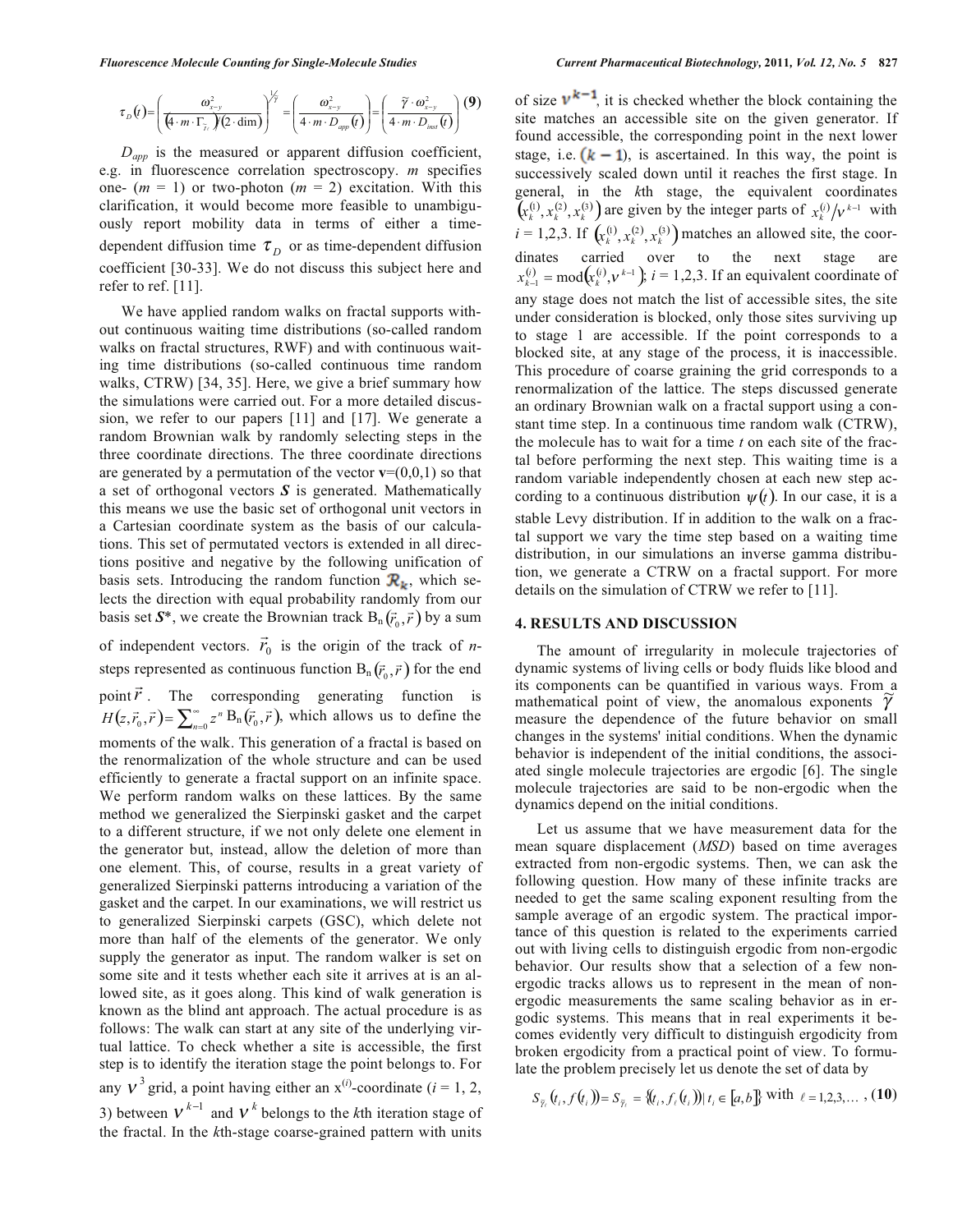where *a* and *b* are the lower and upper bounds of the temporal measurement interval. If this data set represents measurement points for anomalous, subdiffusive processes we know that the *MSD* based on a temporal average is given by

$$
MSD_T = f_{\ell}(t) = \Gamma_{\widetilde{\gamma}_{\ell}} \cdot t^{\widetilde{\gamma}_{\ell}} \text{ with } \ell = 1, 2, 3, \dots,
$$
 (11)

where  $\ell$  counts the single-molecule tracks. Assuming that the number of single-molecule tracks  $\ell$  out of an infinite set of possible outcomes in a non-ergodic system can be ordered as  $\widetilde{\gamma}_{\ell} = \widetilde{\gamma}_{\min} + \Delta \widetilde{\gamma} \cdot \ell$  with  $\Delta \widetilde{\gamma} = (\widetilde{\gamma}_{\max} - \widetilde{\gamma}_{\min})/\ell_{\max}$ , we introduce the following averaging over non-ergodic singlemolecule tracks  $\ell$ . The averaging is carried out by minimizing the variation between the sum of the temporal averaged *MSD* data with respect to the logarithmic scaling behavior of the subpopulation. This yields the least possible variation over non-ergodic single-molecule tracks  $\ell$ 

$$
\min \left( \left| \log \left( \frac{1}{\ell_{\max}} \sum_{\ell=1}^{\ell_{\max}} f_{\ell}(t_i) \right) - \left( \widetilde{\gamma} \right)_{sub} t_i + c_{sub} \right) \right|^2 \right) \Longrightarrow \left( \widetilde{\gamma} \right)_{sub}, c_{sub} \right) \cdot (12)
$$

 Eqn. (12) represents nothing more than a minimization of the squares of the errors, e.g. measurement errors. Meaning that we are deriving the characteristics of the sub-population  $\langle \widetilde{\gamma} \rangle_{sub}$  and  $c_{sub}$  by an minimization of the mean square deviation of the simulated data and the predicted model in a logarithmic representation.  $\langle \widetilde{\gamma} \rangle_{sub}$  represents the "averaged" scaling exponent, while  $c_{sub}$  is related to the pre-factor of the scaling law. To achieve the agreement between the sample *MSD*,  $\widetilde{\gamma}$  and the average defined in Eqn. (12), we have in addition to minimize the variation between the experimental scaling exponent  $\widetilde{\gamma}$  and the sub-population scaling exponent  $\langle \widetilde{\gamma} \rangle$ <sub>sub</sub>

$$
\min\left(\left|\widetilde{\gamma}-\left\langle\widetilde{\gamma}\right\rangle_{sub}\right|\ \right)\Big|_{\widetilde{\gamma}_{min} \ \leq \ \left\langle\widetilde{\gamma}\right\rangle_{sub} \leq \ \widetilde{\gamma}_{max}\quad \text{with } \ell \in \mathbb{N}(13)
$$

 This way of minimizing the variations allows us not only to derive bounds for the scaling exponents  $\langle \widetilde{\gamma} \rangle_{sub}$  in the subpopulation of single molecules as  $\langle \widetilde{\gamma} \rangle_{sub} \in \widetilde{\left[ \widetilde{\gamma}_{min}, \widetilde{\gamma}_{max} \right]}$ but moreover to fix the number of single-molecule tracks in the subpopulation as  $N_{\ell_{\text{max}}}$ . It turns out that the optimal number of tracks  $N_{\ell_{\text{max}}}$  is a small number taken from an infinite set of possible values  $\widetilde{\gamma}$ . In Fig. (1), the global minima occurring in this minimization process of singlemolecule variations are shown for the simulated scaling exponent  $\widetilde{\gamma}$  = 0.689. The bounds for  $\widetilde{\gamma}$  are given in general by Eqs. (**12**) and (**13**). Fig. (**1**) shows how the simulated scaling behavior of the exponent  $\widetilde{\gamma}$  changes in a subpopulation of simulated single-molecule variations. The curves in Fig. (**1**) represent the variation of the simulated scaling exponent compared with the sub-population exponent  $\langle \widetilde{\gamma} \rangle_{sub}$  if the number of simulated tracks included in the optimization (12) changes. The different curves are related to the maximal scaling exponent  $\widetilde{\gamma}_{\text{max}}$  taken from the set  ${\tilde{\gamma}}_{\text{max}} = \{0.785, 0.795, 0.797, 0.799.0.8\}$ . These values are a result of the simulations published in ref. [11]. The values  $\widetilde{\gamma}_{\text{max}}$  are assigned to the curves from top to bottom and, respectively, they are selected at the far right side of the Fig. (**1**) from top to bottom.

The global minima of  $\langle \widetilde{\gamma} \rangle_{sub}$  are determined under the constraint of Eqn. (13), i.e.  $\widetilde{\gamma}_{min} \leq \langle \widetilde{\gamma} \rangle_{sub} \leq \widetilde{\gamma}_{max} \wedge \ell \in \mathbb{N}$ . The minimization of  $\left| \tilde{\gamma} - \langle \tilde{\gamma} \rangle_{sub} \right|$  is carried out under the constraint that the lower and upper boundary of the  $\widetilde{\gamma}$ . values are unknown. These variations of the interval  $[\widetilde{\gamma}_{\min}, \widetilde{\gamma}_{\max}]$  are determined by the minimization of Eqn. (13). The resulting intervals of the minimization of Eqn. (13) under the change of  $\widetilde{\gamma}$  itself are shown in Fig. (2). The global minima of the variations are determined by  $\widetilde{\gamma}$  as shown in Fig. (**2**). We depict an example of averaging and the resulting scaling behavior of the  $\tilde{\gamma}$ -interval  $[\tilde{\gamma}_{\min}, \tilde{\gamma}_{\max}]$ in subpopulations of biomacromolecules for the chosen simulated value  $\tilde{\gamma}$  = 0.689 of Eqn. (5). Boundary values  $[\widetilde{\gamma}_{\min}, \widetilde{\gamma}_{\max}]$  of dynamically distinct regions change with different simulated  $\widetilde{\gamma}$  values. The  $\widetilde{\gamma}$  -interval  $[\widetilde{\gamma}_{\min}, \widetilde{\gamma}_{\max}]$  for single-molecule tracks in a subpopulation shows a certain bandwidth. Only within that bandwidth, variations of singlemolecule responses are possible. Thus, we are able to characterize the response pattern of single-molecule variations by the heterogeneity parameter  $\gamma$ , which is modulated by the network of interactions.  $\gamma$  is experimentally accessible by means of fluorescence correlations spectroscopy and twocolor fluorescence crosscorrelation spectroscopy. The dynamic interaction and cellular function of a cellular protein is modulated by up to 100 different proteins at different sites in the cell [18-24]. The spatio-temporal organization is achieved by cellular networks that we characterize by their temporal heterogeneity  $\gamma$ .

 Fig. (**3**) shows an ensemble of 32 randomly selected single-molecule tracks represented as dots. These tracks are the basis of the determination of  $\langle \widetilde{\gamma} \rangle_{sub}$  based on the minimization processes (12) and (13). Each of these tracks shows a specific scaling exponent which is combined in the minimization to a common scaling exponent. The most striking feature of performing ensemble averaging in sparse subpopulations of single molecules, however, is a mean value  $\langle \tilde{\gamma} \rangle_{sub}$  of the solid green line in Fig. (**3**) that is the same mean value obtained in an ergodic system. Hence, broken ergodicity and unbroken ergodicity are not anymore distinguishable. In addition, when averaging procedures are carried out without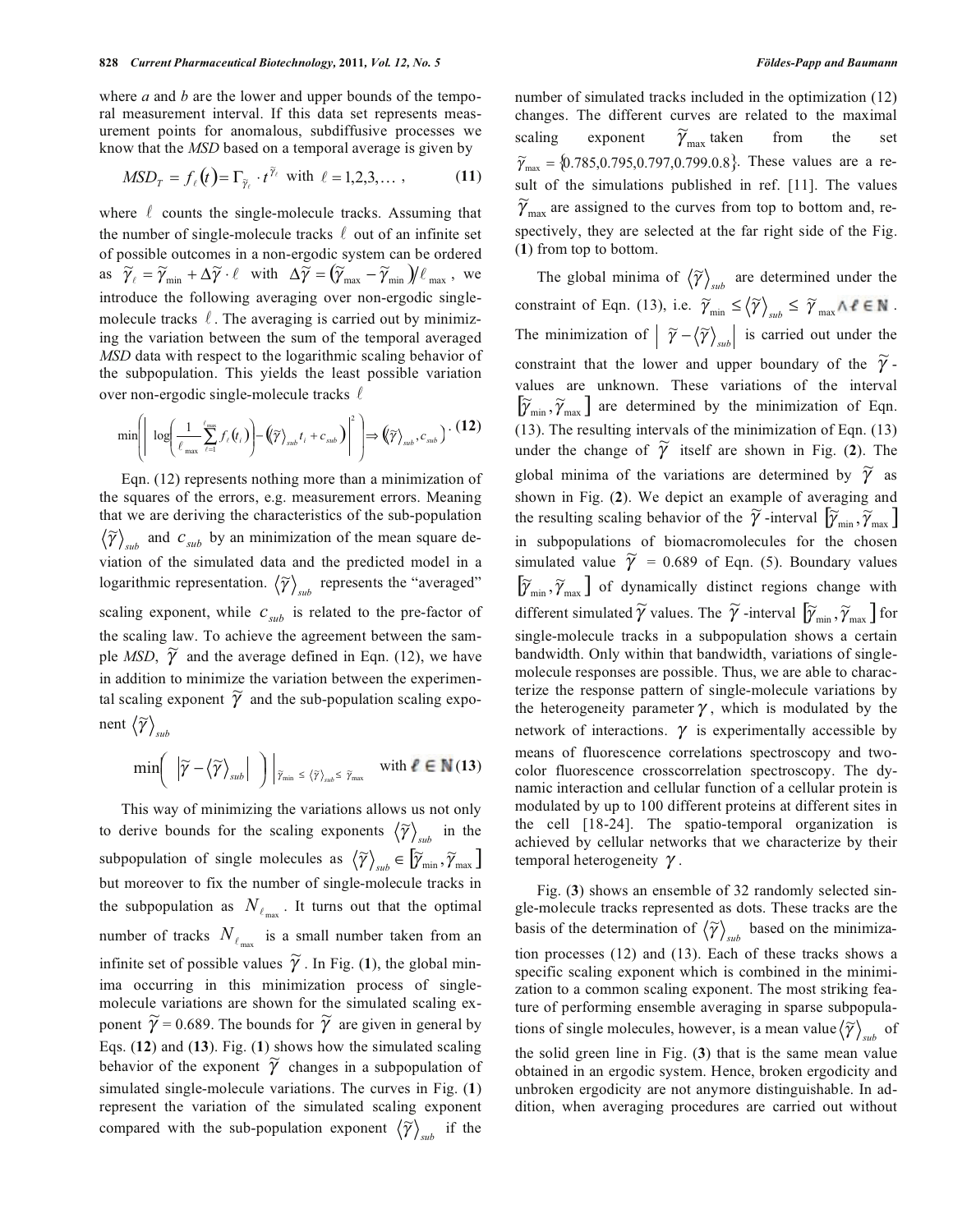

**Fig. (1).** The minima of the variations  $\left| \tilde{\gamma} - \langle \tilde{\gamma} \rangle_{sub} \right|$  are shown as a function of the number of single molecule tracks  $N_e \in \mathbb{N}$ . In these graphs, the lower bound  $\widetilde{\gamma}_{min}$  is fixed to the value  $\widetilde{\gamma}_{min}$ =0.243 representing the optimal choice for the experimental  $\widetilde{\gamma}$  = 0.689. The curves are assigned to the upper bounds of  $\tilde{\gamma}$  from top to bottom. On the right side of the figure we have  $\tilde{\gamma}_{\text{max}} = \{0.785, 0.795, 0.797, 0.799.0.8\}$ . We identify that for a given  $\tilde{\gamma}$  = 0.689 the interval for selecting the random number of single-molecule tracks from the total ensemble of singlemolecule macromolecules in the subpopulation (the total ensemble of single-molecule tracks) should range from  $[\tilde{\gamma}_{min}, \tilde{\gamma}_{max}] = [0.243,$ 0.799]; for this range  $\langle \tilde{\gamma} \rangle_{sub} \in [\tilde{\gamma}_{min}, \tilde{\gamma}_{max}]$ , we find the minimal variation if the number of randomly selected single-molecule tracks is  $N_{\ell_{max}}$ 32. All other values of  $N_\ell$  deliver only a local minimum instead of a global minimum. The graphs also show that the variation approaches a stable value if  $N_{\ell}$  approaches large values; i.e. only a small subpopulation of single molecules delivers the minimal variation.



**Fig. (2).** The variation of the  $\widetilde{\gamma}$  -interval  $[\widetilde{\gamma}_{min}, \widetilde{\gamma}_{max}]$  with respect to the *MSD* scaling behavior  $\widetilde{\gamma}$  in the optimization process for deriving  $\langle \widetilde{\gamma} \rangle_{sub}$  by using Eqs. (12) and (13). In the graph we can distinguish different domains for  $\widetilde{\gamma}$ . The first domain ranges from  $0 < \tilde{\gamma} < 0.392...$  allowing a fixed interval for the limits  $[\tilde{\gamma}_{min}, \tilde{\gamma}_{max}] = [0, 1/2]$ . For values  $0.392... < \tilde{\gamma} < 0.878...$ , we observe a highly structured set of intervals where the upper and lower limit reaches some minimal or maximal value and allows the whole range [0, 1] for specific values. The optimal number of tracks is for both  $\tilde{\gamma}$  -intervals equal to 32. For the last interval  $0.878... < \tilde{\gamma} < 1$ , we observe the maximal value  $\widetilde{\gamma}_{\max} \approx 1$  while the lower limit  $\widetilde{\gamma}_{\min}$  varies between  $0 < \widetilde{\gamma}_{\min} < 1/2$ . For this last domain of  $\widetilde{\gamma}$ , the number of tracks decreases to a smaller value  $N_{\ell_{\text{max}}}$  < 32. The resolution in  $\widetilde{\gamma}$  to derive the shown plot was  $\Delta \widetilde{\gamma} = 0.00078125$ .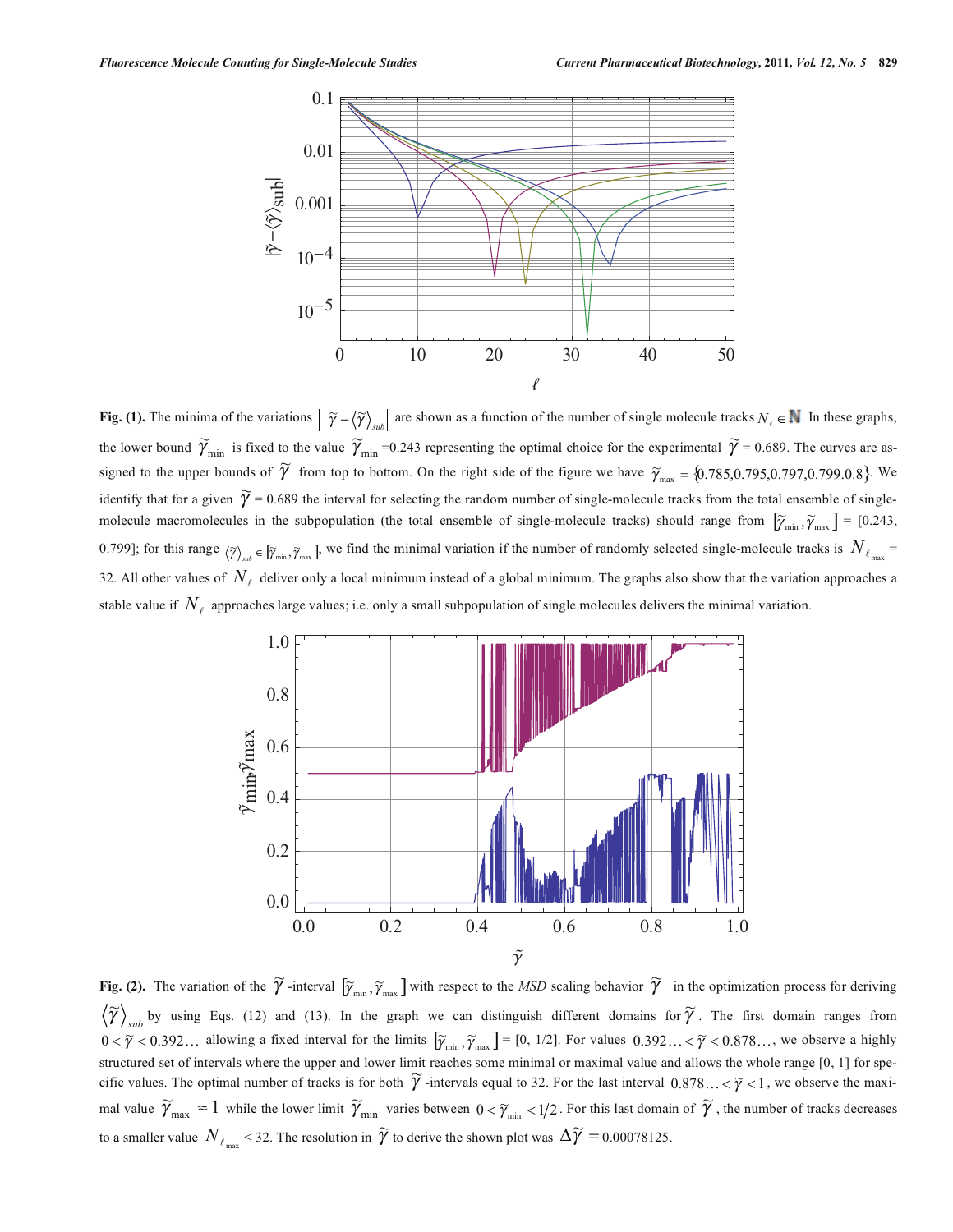

**Fig. (3).** The graph shows a random selection of  $N_{\ell_{\text{max}}}$  = 32 single-molecule tracks (dots) within the bounds  $[\tilde{\gamma}_{\text{min}}, \tilde{\gamma}_{\text{max}}]$  determined in the optimization for a given value of  $\widetilde{\gamma}$  = 0.689. The graph is using the data listed in Fig. 1. The solid green line corresponds to the average  $\langle \widetilde{\gamma} \rangle_{sub}$  over the 32 randomly selected single-molecule tracks.

knowing whether the underlying molecular system behaves in ergodic or non-ergodic ways, each measurement can be related to an ergodic or a non-ergodic behavior unless one is able to show the single-molecule fingerprint of nonergodicity.



**Fig. (4).** A single HeLa cell was optically sectioned by two-photon imaging after transfection with an Alexa488-labeled short RNA duplex (SQ-dsCon2) in order to visualize the geometrical dimension of the cell nucleus, i.e. its measured geometrical size. Twophoton imaging is described elsewhere [40].

 How does the merging of variations of single-molecule tracks by ensemble averaging in a sparse subpopulation under broken ergodicity affect the primary observable in fluorescence fluctuation spectroscopy and imaging that is 'fluorescence fluctuations'? Changes in fluorescence intensity reflect the time-averaged molecule number fluctuations of a molecular system. Here, we record the absolute number of molecule events *X* occurring in a period of *T* units time (infinite number of periods of *T* units time). The events  $x = 1$ molecule,  $x = 2$  molecules, etc. happen with an average detection probability *P* per unit time. For example, we record the number of molecules passing  $\Delta V$  in each of 200 different 10-microsecond periods. The theoretical frequency was first derived thus [36]

$$
P(X \le x, P \cdot T = C) =
$$
\n
$$
\int_{0}^{T} P \cdot e^{-P \cdot t} \cdot \frac{1}{(x-1)!} \cdot P^{x-1} \cdot (T-t)^{x-1} \cdot e^{-P \cdot (T-t)} dt =
$$
\n
$$
\frac{(P \cdot T)^{x}}{x!} \cdot e^{-P \cdot T} = \frac{C^{x} \cdot e^{-C}}{x!}.
$$
\n(14)

The mean number of molecules in  $\Delta V$  observed per period time is given by the total of molecules observed in a total of different time periods. Hence, the mean value of x happenings in the observation volume  $\Delta V$  recorded or taken over an infinite number of time periods denotes the mean value of the subpopulation of molecules and equals  $P \cdot T = C$ . By this representation Eqn. (14), we have immediate access to the measurable value of  $C = c_m \cdot N_A \cdot \Delta V$ , where the molar concentration of other molecules of the same kind in the bulk is  $c_m$  and Avogadro's number of  $[mol^{-1}]$  is  $N_A$ . In order to guarantee that the Poisson probability  $\ln\{N\} \equiv$ guarantee that the Poisson  $\ln\{P(X=1, C)\} = \ln\{P_I\} = \ln C - C$  (see Eqn. (14)) of finding a single molecule in the femtoliter-sized observation volume  $\Delta V = 0.14 \cdot 10^{-15}$  [L] is  $N < 1$  [37], a cut-off at about 11 nM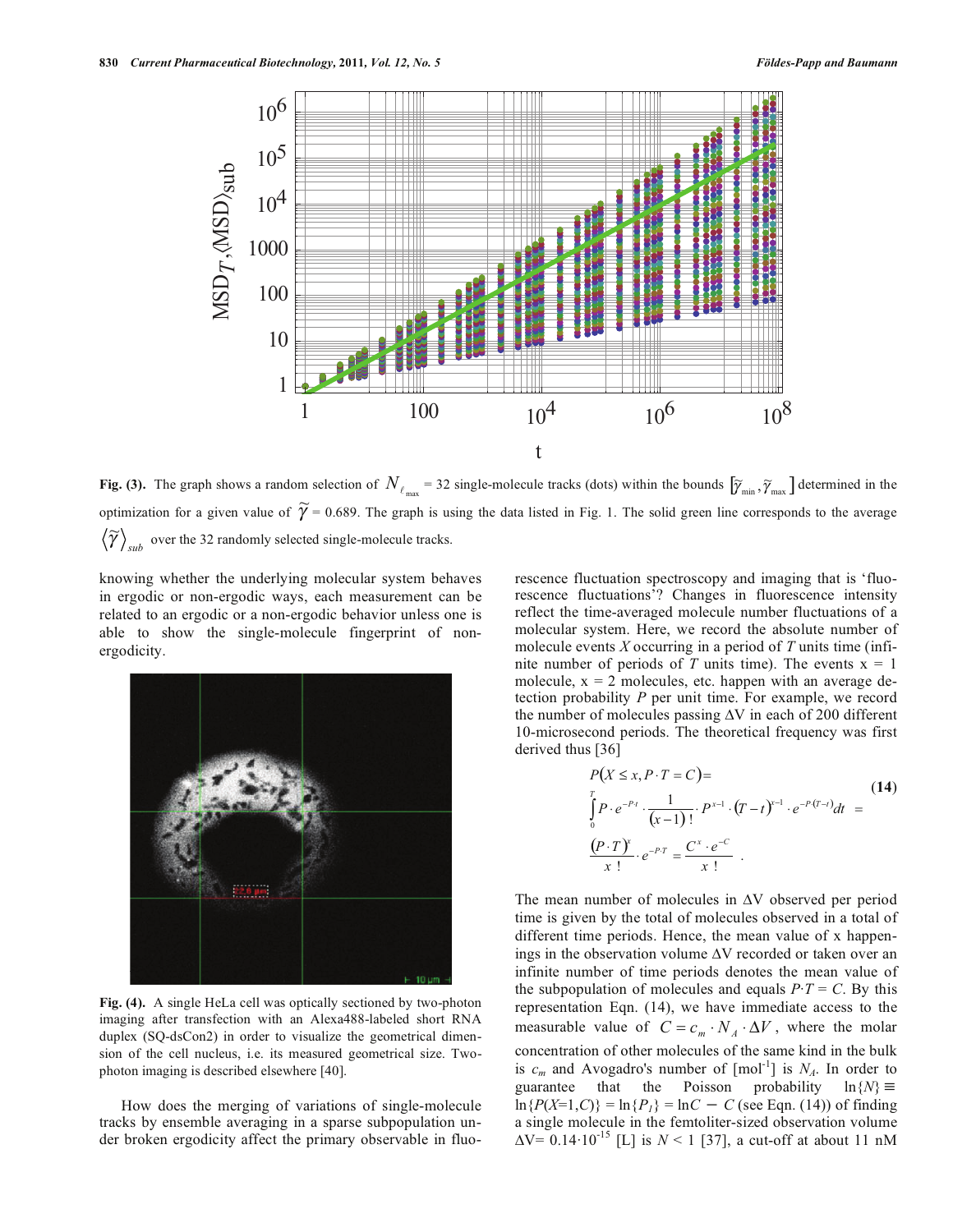bulk concentration is motivated for  $\Delta V = 0.14 \cdot 10^{-15}$  [L]. For  $C \ll e^{-C}$ , it follows straightforwardly  $N \equiv P_1 \cong C$  [37]. If the random waiting time distributions  $\psi(t)$  are sampled at points which do not fulfill the condition  $N \leq 1$ , we must be aware of aliasing effects with terms of two, three, etc. molecules at the same time in the observation volume  $\Delta V =$  $0.14 \cdot 10^{-15}$  [L].

 Let us ask now how long does it take to record 32 different single molecules of the same kind in the observation volume  $\Delta V = 0.14 \cdot 10^{-15}$  [L]? The probability that the entering molecule is the original molecule was found to be  $p_{n,n}^- = 1 - p_{n,n} = N$ , where  $p_{n,n}$  is the reentry probability for non-meaningful reentries [14]; if the selfsame molecule does not diffuse out or in the observation volume  $\Delta V$  then there is a non-meaningful molecular situation and, therefore, no temporal fluctuations in the fluorescence intensity traces of that molecule. Hence, the meaningful time  $T_m$  to observe just one single molecule in  $\Delta V$  is [14]

$$
T_m = \frac{\tau_D}{c_m \cdot N_A \cdot \Delta V \cdot \exp\{-c_m \cdot N_A \cdot \Delta V\}}.
$$
 (15)

 $\tau_{D}$  is the diffusion time of the molecule. This is the exact physical solution for the time that one can study the same molecule within  $\Delta V$  [14]. The probability that the single observation has the given variate value  $X = 1$  is the proportion of times the variate-value  $X = 1$  turns up when a larger number (theoretically, infinity) of random selections are made. The proportion of times that the same single molecule turns up exactly equals the proportion of individual molecules in the subpopulation which have a variate-value  $X = 1$ , in the long run *T*. Hence, given a subpopulation of different single molecules of the same kind, the ratio  $T/T_m$  that a randomly selected molecule has a variate-value  $X = 1$  allows to compare different individual molecules  $N_{\ell_{\text{max}}}$  of the same kind in the subpopulation at the measured time-averaged molecule number  $N < 1$  per observation volume  $\Delta V$ 

$$
N_{\ell_{\max}} = \frac{T}{T_m} \tag{16}
$$

We can, each time  $T_m$  we take a sample, calculate the number of different single molecules of the same kind  $N_{\ell_{\text{max}}} = 32$ : which are recorded or taken over a finite longer time period *T*, by the useful and simple Eqn. (16). We found that for any choice at all for  $N < 1$  there is a solution whose probability is given by the second and third criterion: the analytical sensitivity to detect a single molecule [37] and the arrival and departure probability of the same single molecule [15, 38] (see also Fig. 48.2 in ref. [39]: Synopsis of a new physically grounded technology of fluorescence fluctuation spectroscopy for observing single molecules at longer time scales than currently available). The corresponding discussion of Baumann and Földes-Papp [17] also applies here.

 $\widetilde{\gamma}$  is related by Eqs. (8)-(10) to anomalous diffusive motion in fluorescence correlation spectroscopy and two-color fluorescence crosscorrelation spectroscopy. As indicated in the method section,  $D_{app}(t)$  is a function of the continuously but slowly varying network conditions  $\tilde{\gamma}$ , i.e.  $\tilde{\gamma} = f(\gamma)$ . We assume that the distribution of exposure to interactions depends on the square root of the mean square displacement. The longer the diffusive path of the molecules, the broader the distribution of exposure to ligands (biochemical traps). We mean that the molecules are more frequently exposed to neighboring ligands, the longer their diffusive paths become. This is a very reasonable assumption. The property of self-similarity implies that a scaling relation exists between the structure observed at one scale *r* and that found at subsequent scales. However, this is not the scaling that assubsequent search from every, and is not are searing that as new kind of scaling that is filled with heterogeneity  $\gamma$ . Due to different selectivity in the biological binding events of a crowded and highly heterogeneous environment like a living cell or body fluids like blood and its components, we choose the so-called Weibull distribution as the frequency distribution of exposure to interactions for molecules.

$$
\frac{m(
$$

where  $m(< r)$  is the cumulative exposure of molecule species with size less than  $r$ ,  $m_{total}$  is the total exposure of molecule species, and  $r_{max}$  is related to their maximum size given by the geometrical size of the living cell or its nucleus (geometrical dimension). The power *q* is an arbitrary constant but is taken to be a positive integer; *q* is the parameter of the distribution. Because molecules have different shapes it is convenient to take a linear dimension *r* as the cube root of the molecule volume  $r \propto U^{-1/3}$ . For the total exposure to molecular complexes and species, respectively, we can write

$$
m_{\text{total}} = m(> r) + m(< r), \qquad (18)
$$

where  $m(\geq r)$  is the cumulative exposure of molecular complexes with size greater than *r*. Hence, expansion according to McLaurin's formula yields

$$
\frac{m(p) r}{m_{total}} = \exp\left\{-\left(\frac{r}{r_{\text{max}}}\right)^q\right\} = \sum_{h=0}^{\infty} (-1)^h \cdot \frac{\left(\frac{r}{r_{\text{max}}}\right)^{q+h}}{h!} = 1 - \left(\frac{r}{r_{\text{max}}}\right)^q \pm \dots (19)
$$

in which higher powers of  $(r/r_{\text{max}})^{n/h}$  are neglected. By substitution (19) into the exposure-frequency distribution (17), we obtain

$$
\frac{m(
$$

 Eqn. (20) reduces the Weibull distribution (17) to a power law for small *r*. The power-law scaling (20) describes how the property  $m(< r) / m_{total}$  of molecular exposure to interactions sites (complexes) depends on the scale *r* at which it is measured. We now turn to Eqs. (17) and (20). It is often convenient to specify a distribution with a probability density function (PDF). Taking the derivative of the Weibull relationship (17), we obtain the density function  $f_{Weibull}(r)$ , which is the Weibull function, and apply Eqn. (19) to it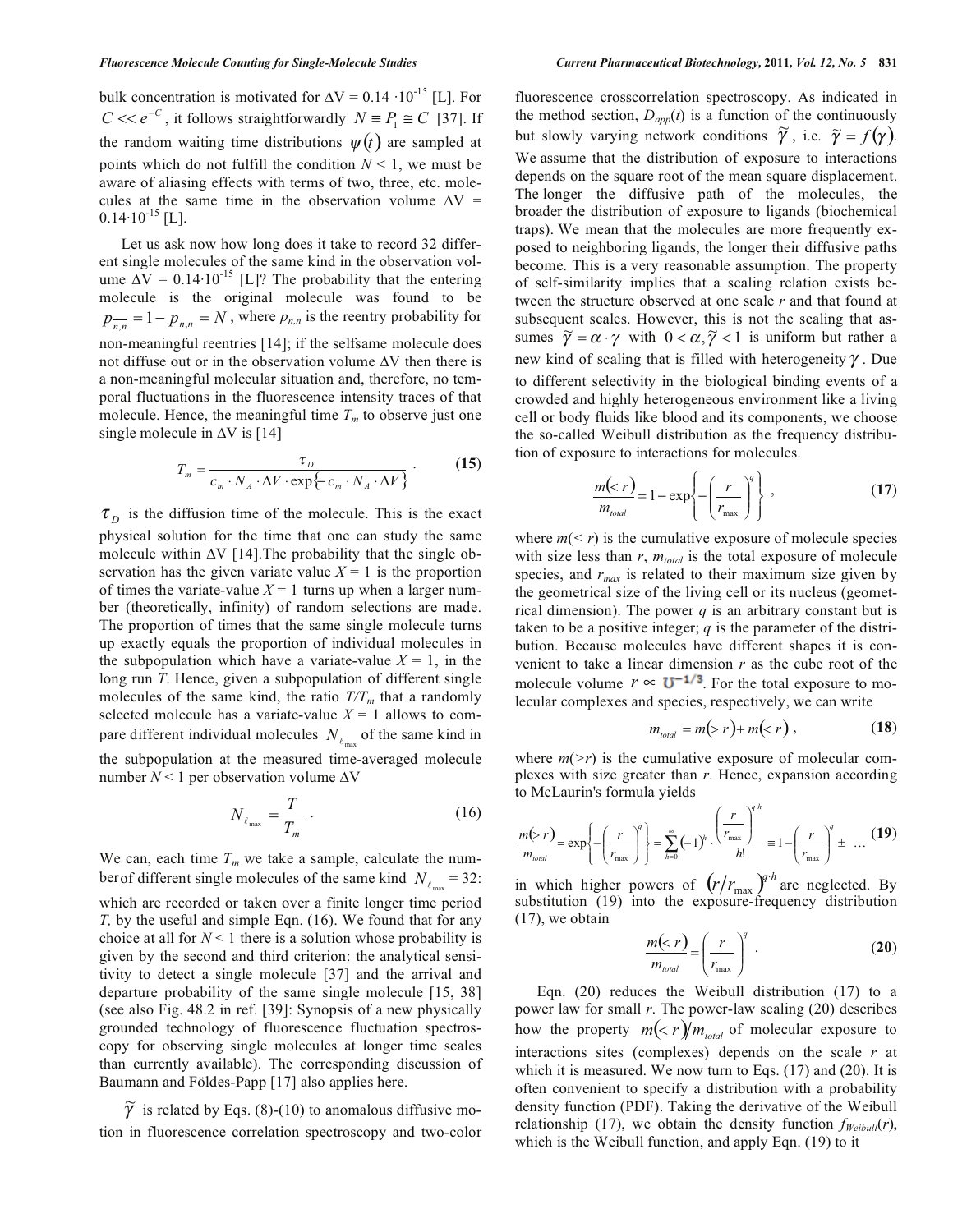**832** *Current Pharmaceutical Biotechnology,* **2011***, Vol. 12, No. 5 Földes-Papp and Baumann* 

$$
f_{\text{Weibull}}(r) = \frac{q \cdot r^{q-1}}{r_{\text{max}}^q} \cdot \exp\left\{-\left(\frac{r}{r_{\text{max}}}\right)^q\right\} = q \cdot \left(\frac{r^{q-1}}{r_{\text{max}}^q} - \frac{r^{2\cdot q-1}}{r_{\text{max}}^{2\cdot q}}\right) \cdot (21)
$$

In our Eqn. (21),  $f_{Weibull}(r)dr$  is the fraction of interactions with size between *r* and *r*+d*r*. The integral of Eqn. (21) from  $r = 0$  to  $r = \infty$  is unity because it includes all molecule interaction sites. The probability density (PDF) for the powerlaw distribution (20) is

$$
f_{power-law}(r) = q \cdot \frac{r^{q-1}}{r_{\text{max}}^q} \tag{22}
$$

Assuming  $q > 0$ , the average interaction size is determined by the first moment of Eqn. (22) that is

$$
\langle r \rangle = \frac{q}{q+1} \cdot r_{\text{max}} \,. \tag{23}
$$

The variance about this average interaction size  $\langle r \rangle$  is

$$
\sigma_{\langle r\rangle}^2 = \frac{q}{(q+2) \cdot (q+1)^2} \cdot r_{\text{max}}^2.
$$
 (24)

In Fig. (4), the measured  $r_{\text{max}}$  value of the nucleus of a HeLa cells is 22.8  $\mu$ m. Taking the scale exponent  $q = 2$  in Eqn. (21), we obtain a quadratic Weibull distribution of exposure to interaction sites with a mean interaction size  $\langle r \rangle$  = 15.2  $\mu$ m and  $\sigma_{\langle r \rangle}^2 = 28.88 \mu m^2$  (Eqs. (23) and (24)). Thus, the upper limiting value of the *MSD* is  $\langle \vec{r}^2 \rangle$  $\vec{r}^2$  = 2.31.10<sup>-10</sup>±  $2.92 \cdot 10^{-11}$  [m<sup>2</sup>].

 In summary, the probability to perform *n* steps during time *t* is denoted by  $\chi_n(t)$ , which is related to the waiting time distribution by the Laplace transform

$$
L(\chi(t)) = \chi_n(s) = (\psi(s))^n \cdot (1 - \psi(s))/s \,. \tag{25}
$$

This probability is needed to analyze the *MSD* for a random walk on a fractal support carried out as a CTRW [41, 42]. The probability  $\chi_n(t)$  of the random waiting time distributions  $\psi(t)$  is sampled at points which fulfill the condition *N*  $\leq$  1 per observation volume  $\Delta V$  and Eqn. (16). The *MSD* traveled by the molecule during the time *t* is given by

$$
\langle \vec{r}^2(t) \rangle = \sum_{n=0}^{\infty} \langle \vec{r}_n^2 \rangle \cdot \chi_n(t) \, , \qquad (26)
$$

where  $\left\langle \vec{r}_n^2 \right\rangle$  $\vec{r}$ <sup>2</sup>) is the average distance traveled in *n* steps on the fractal.  $\left\langle \vec{r}_n^{\,2}\right\rangle$  $\langle \vec{r}_i^2 \rangle$  is determined by the experimentally accessible condition of Eqn. (23). In our experiment Fig. (4),  $\langle \vec{r}_n^2 \rangle$  $\vec{r}^{\,2}_{\cdot}\}$  =  $2.31 \cdot 10^{-10} \pm 2.92 \cdot 10^{-11}$  [m<sup>2</sup>]. Here, we first introduce this kind of CTRW, which we call Limited Continuous Time Random Walks (LCTRW) on fractal supports.

## **CONCLUSIONS**

 Anomalous diffusion behavior is an important issue especially in cellular single-molecule measurements and ways to precisely quantify this behavior are in high demand. Here, we present an approach on how to decide from a subset of single-molecule measurements how heterogeneous the studied system is in time. Specifically, we present an approach to distinguish between ergodic and non-ergodic behavior. We have proposed a change of the molecular behavior when single molecules are trapped in interactions with their neighboring ligands and reaction partner(s), respectively or/and by conformational changes in a crowded environment. We assume that spatial and temporal conditions are decoupled.  $\alpha$ is the spatial, molecular crowding parameter and  $\gamma$  is the heterogeneous parameter of the temporal randomness. In this original research article, we present solutions to the problem how bulk egodicity behaves for subpopulations of biomacromolecules and in what ways, and by how much the interaction network of single molecules can be rendered nonergodic by ensemble averaging during the measurement. We display the notations, introduce our definitions and report some general results. The complete absence of spatial geometry  $\alpha$  is, of course, the simplest assumption [43] but more complicated structures have been considered in our models by numerical simulation on fractal supports. Different physical situations correspond to different values of the experimentally accessible parameters  $\alpha \cdot \gamma = \tilde{\gamma}$  with  $0 < \alpha, \tilde{\gamma} < 1$ . The novel theory presented here offers a new way to understand the molecular behavior when single biomacromolecules are trapped in interactions with their neighboring ligands and reaction partner(s), respectively, in a crowded environment.

### **ACKNOWLEDGMENTS**

 Zeno Földes-Papp, who is the principal investigator, acknowledges financial support in part from his Austrian FWF Science Fund collaborative research project P20454-N13, the Center for Commercialization of Fluorescence Technologies (CCFT), the University of North Texas Health Science Center, and from the German University in Cairo, the University of Ulm (Germany) as well as the bwGRiD Cluster Ulm that is part of the high performance computing facilities of the Federal State of Baden-Wuerttemberg (Germany), where most of the very time-consuming and expensive numercial calculations were executed. Zeno Földes-Papp has visiting professorships at the CCFT and Department of Molecular Biology and Immunology, University of North Texas Health Science Center, TX 76107, USA, at ISS in Champaign, IL 61822, USA and at the Mathematics Department of the German University in Cairo.

#### **REFERENCES**

- [1] Földes-Papp, Z.; Liao, S.-C.J.; You, T.; Terpetschnig, E.; Barbieri, B. Confocal fluctuation spectroscopy and imaging. *Curr. Pharm. Biotechnol.,* **2010***, 11* (6), 639-653.
- [2] Lu, H.P.; Xun, L.; Xie, X.S. Sinlge-molecule enzymatic dynamics. *Science*, **1998**, *282*, 1877-1882.
- [3] Edman, L.; Földes-Papp, Z.; Wennmalm, S.; Rigler, R. The fluctuating enzyme: a single molecule approach. *Chem. Phys.*, **1999**, *247*, 11-22.
- [4] Lu, H. P. Single-molecule protein interaction conformational dynamics. *Curr. Pham. Biotechnol.*, **2009**, *10*, 522-531.
- [5] Benkovic, S.J.; Hammes-Schiffer, S. A perspective on enzyme catalysis. *Science*, **2003**, *301*, 1196-1202.
- [6] Kubo, R. The fluctuation-dissipation theorem. *Rep. Progr. Phys.*, **1966**, *29*, 255-284.